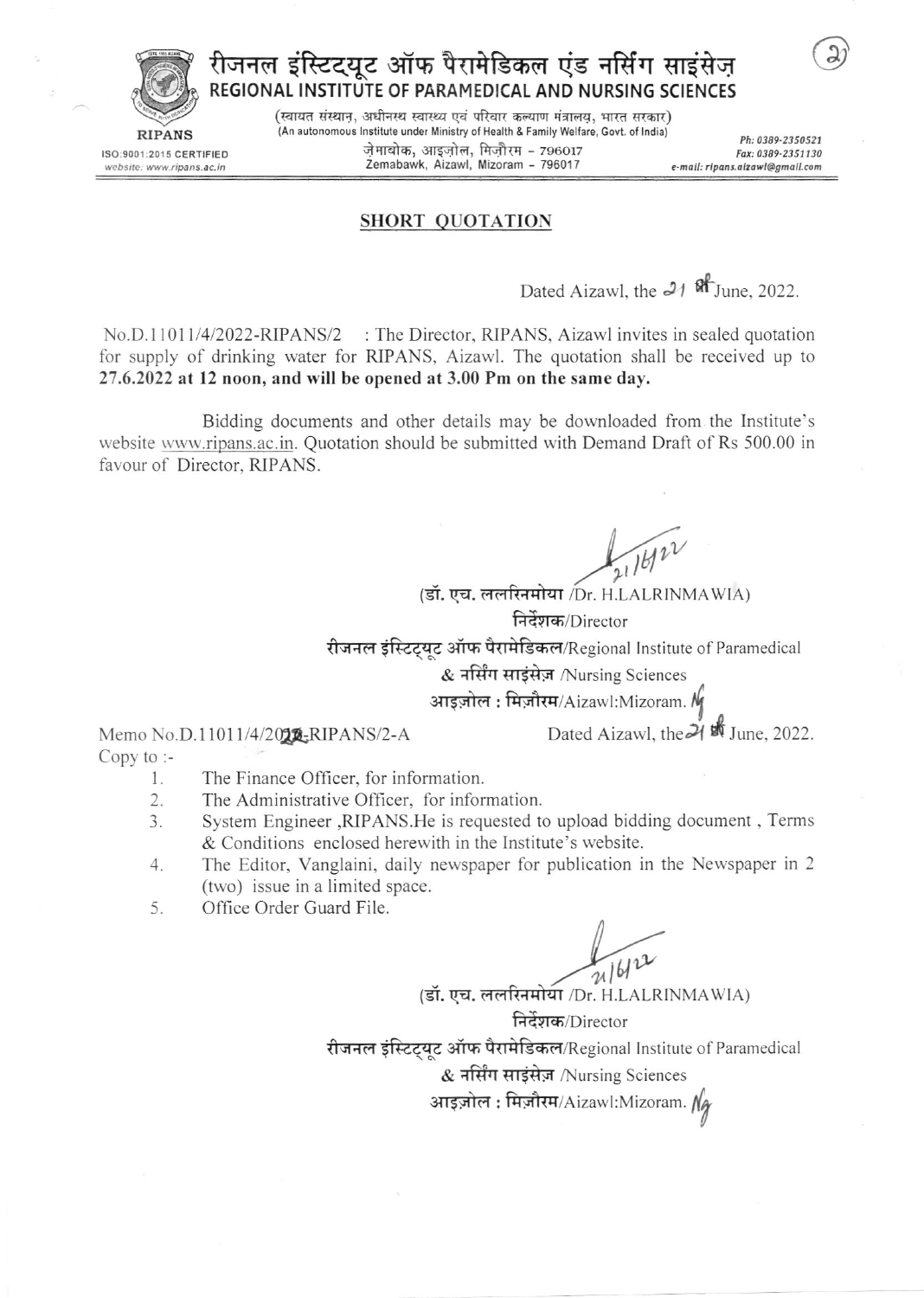#### **GENERAL TERMS AND CONDITIONS FOR SUPPLY OF WATER TO RIPANS**

- 1. Interested parties may submit bid for each vehicle individually in a sealed cover envelope latest by 12:00 noon 27.6.2022. The quotations and other relevant documents should be properly sealed. The envelope should be superscribed with "QUOTATIONS FOR SUPPLY OF DRINKING WATER FOR RIPANS"
- 2 Cost of quotation amounting to Rs 500/- (non refundable) is to be paid through internet banking only to the following Account: (i) Name of  $A/c$  holder : Director, RIPANS (ii) Name of Bank : Bank of Baroda, Aizawl (iii) Account No. : 59130100002360 (iv) IFS Code : BARB0AIZWAL (fifth character is zero). Cyber receipt/E receipt should be submitted along with the quotation.
- 3. The contractor/supplier should be a reputed supplier having sufficient and quality drinking water.
- 4. The carrying contractor should supply filtered water and if inferior quality of water is supplied, the contract will be liable for termination on short notice.
- 5. The contractor should not sublet the work to any sub- contractor. An undertaking by the contractor shall have to be submitted to this effect. (Format-A).
- 6. In case of emergency water pump should be readily available for pumping water to overhead buildings.
- 7. Attested copies of GST registration and Adhaar card should be submitted by the contractor.
- 8. The Authority reserves the right to terminate the contract at any point of time if the services are not found satisfactory.
- 9. The Institute authority reserves the right to accept/ reject any or all of the quotations received without assigning any reason thereof.
- 10. The Institute's authority is not bound to accept the highest bidder.
- 11. Disputes, if any, shall be subjected to jurisdiction of appellate authority of the Institute
- 12. Quotation should be offered in proforma given at Annexure- I.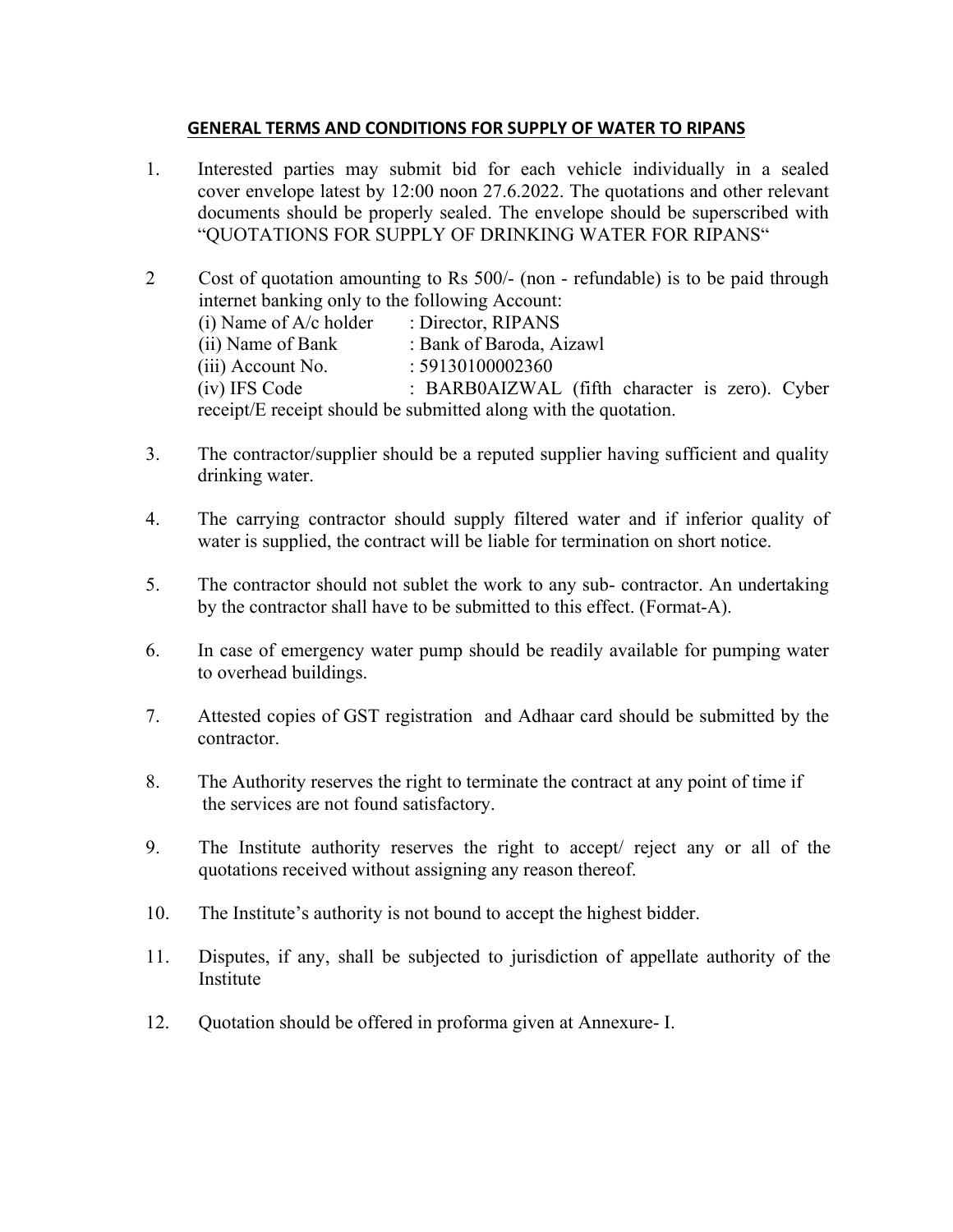## **PROFORMA FOR OFFERING RATES FOR SUPPLY OF DRINKING WATER TO RIPANS**

| $\mathbf{1}$ | Name                                           |          |
|--------------|------------------------------------------------|----------|
| 2.           | Address                                        |          |
| 3.           | Telephone Number(s)                            |          |
| 4.           | Rate (in figure & in<br>words)<br>Per 4000 lts | $\vdots$ |
| 5.           | <b>GST</b> Registration No.                    |          |
| 6.           | Details of experience                          |          |

\*(Address should be complete and supported with proof (attested copies of registration certificate, Adhaar Card should be enclosed). The bidder should always be available for receiving communications at the given address).

Place : \_\_\_\_\_\_\_\_\_\_\_\_\_\_\_\_\_\_\_\_\_\_\_ Signature

Date :\_\_\_\_\_\_\_\_\_\_\_\_\_\_\_\_\_\_\_\_\_\_\_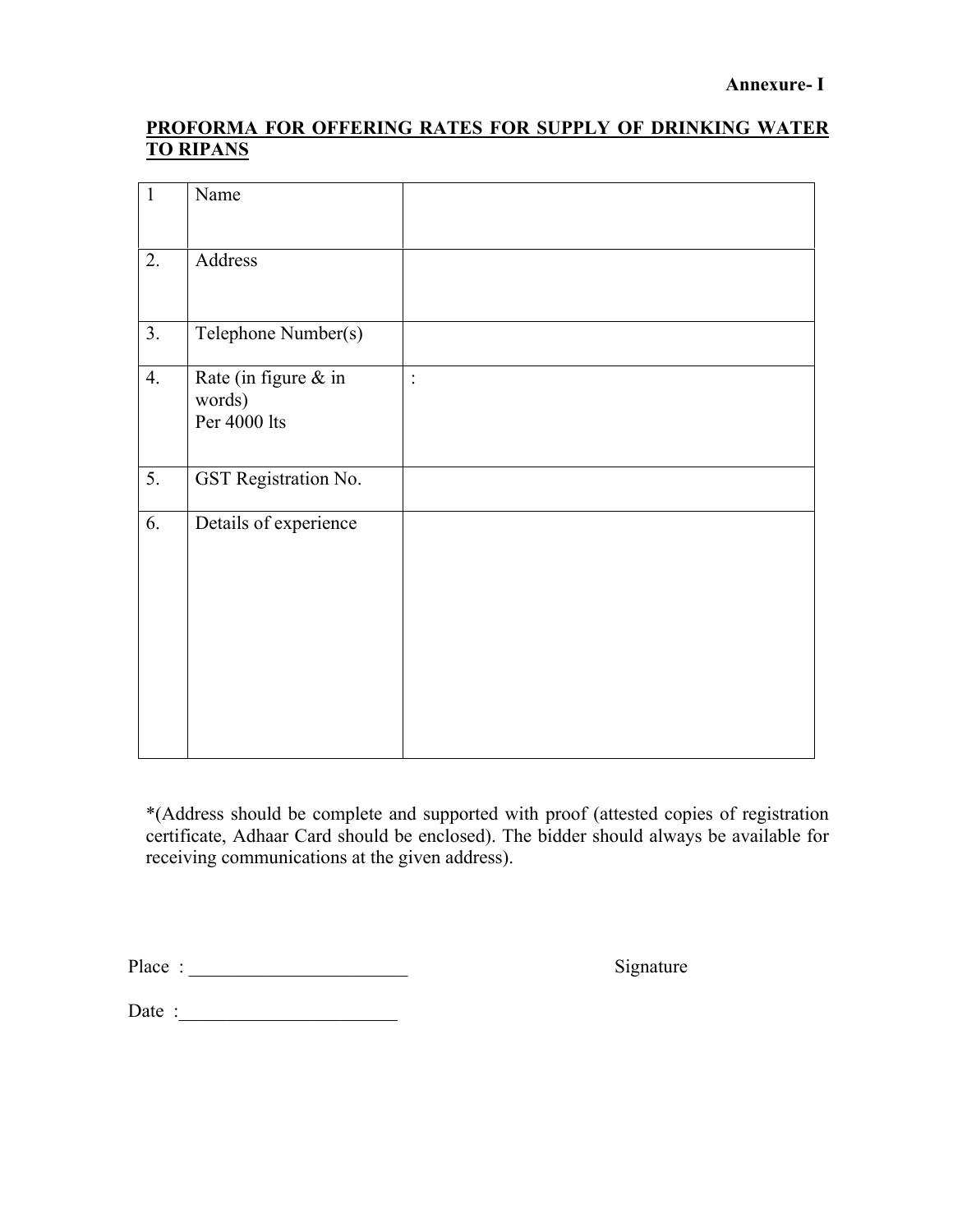## **FORMAT – A**

#### **UNDERTAKING BY THE TENDERER(S)**

| Name of Work: | Supply of drinking water to RIPANS |
|---------------|------------------------------------|
|               |                                    |

Tender No : No.1/RIPANS of 2022-2022 dated ……………..

I/ We confirm that I/ We have quoted the rates in the tender considering Inter-alia the

Price bid sheet : Terms & Conditions :

I/We \_\_\_\_\_\_\_\_\_\_\_\_\_\_\_\_\_\_\_\_\_\_\_\_\_\_\_\_\_\_\_\_\_\_\_\_\_\_\_(name of the Tenderer) hereby certify that I/We have fully read and thoroughly understood the tender requirements and accept all terms and conditions of the tender including all corrigendum issued, if any. In the event of award of contract to us, the complete tender document shall be considered for constitution of Contract Agreement.

I/We hereby undertake not to sublet the work cited above if the work is allotted to me/ us.

#### **SIGNED FOR AND ON BEHALF OF TENDERER(S)**

Name of Tenderer(s) : Date :

Place :

Seal & Signature of Tenderer

## **Note : This declaration should be signed by the tenderer or authorised representative who is signing the Bid**